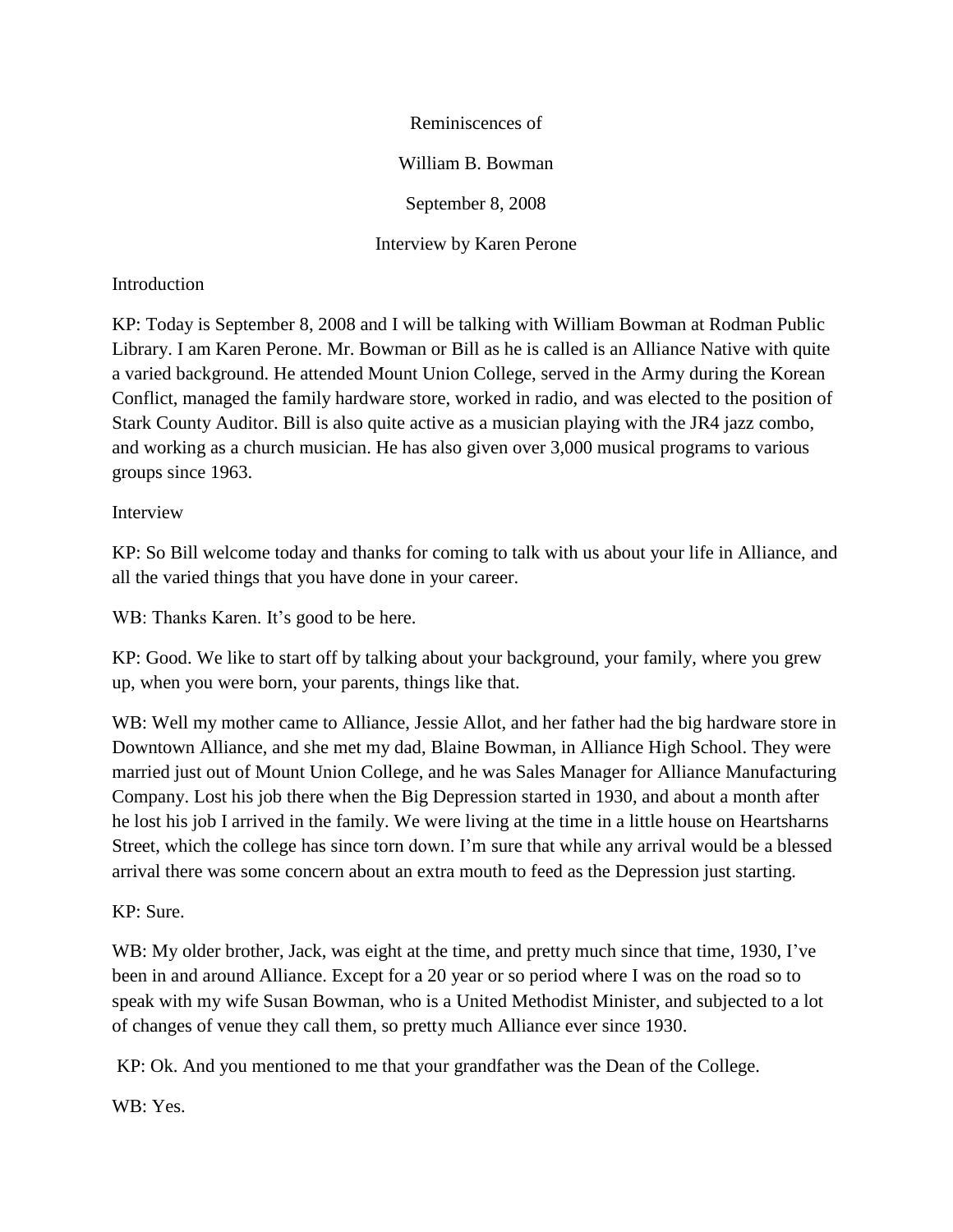### KP: Who was that?

WB: John Brady Bowman was Dean of Mount Union College from 1912-1936, upon his death, and was greatly loved by the students and faculty of that time. Like a lot of things his ten year has drifted off into the misty past, but some of the old timers around the college would remember Dean Brady Bowman.

# KP: What kind of changes did you see going up around Mount Union?

WB: Well a lot of change in the campus of course. I've always seem to live just on the edge of the campus, first being born on Heartsharn, and we lived for quite awhile on East College Street just across Union, and the growth of the College the new buildings, and the number of students and faculty and so on. That growth has been very impressive and very welcomed. We use to play softball and baseball and football on many of the lots that are no occupied by very big structures. So it has been one of fairly consistent growth and I think it's been really good for the community. I would not think Alliance would be what it is without Mount Union College.

KP: Was the Landborn Floral Company in full business while growing up?

WB: Oh yes, it was there with a very large greenhouse, and at that time they still grew carnations, which of course they gave up in the later years. I use to walk by the greenhouse on my way to Parkway School, which was just built before I started school, and I survived six years there and three years at State Street Junior High, which has been torn down, and three more years at the old Alliance High School, which has been torn down. So there seems to be sort of a concerted effort to remove any remembrances of buildings that I spent any time in.

KP: And Parkway is the only remaining…

WB: Parkway is still there.

KP: Pretty much the only remaining school, I think.

WB: I think it is. From the ones that were there in the 1930s, but I've always consider that I've gotten a good education from very tough teachers and glad to be a graduate of Alliance High School. Our class of 1948 just observed its  $60<sup>th</sup>$  reunion a couple of months ago. I don't think we will have anymore. Attendance is getting a little thin.

KP: Oh. Talk a little bit about the family hardware business?

WB: Well like I said my dad had been in industrial sales and the depression killed that. And he went to work for his brother-in-law Guy Allot who was a descendant of my grandfather, Benjamin Allot, who started the business and was obvious a brother to my mother, Jessie Allot. And so Dad went downtown to manage the Allot Hardware Company, and as far as I know that was the only experience he had in the hardware business. And he worked for his brother-in-law for about nine years. Apparently didn't like that experience at all, and saved his money and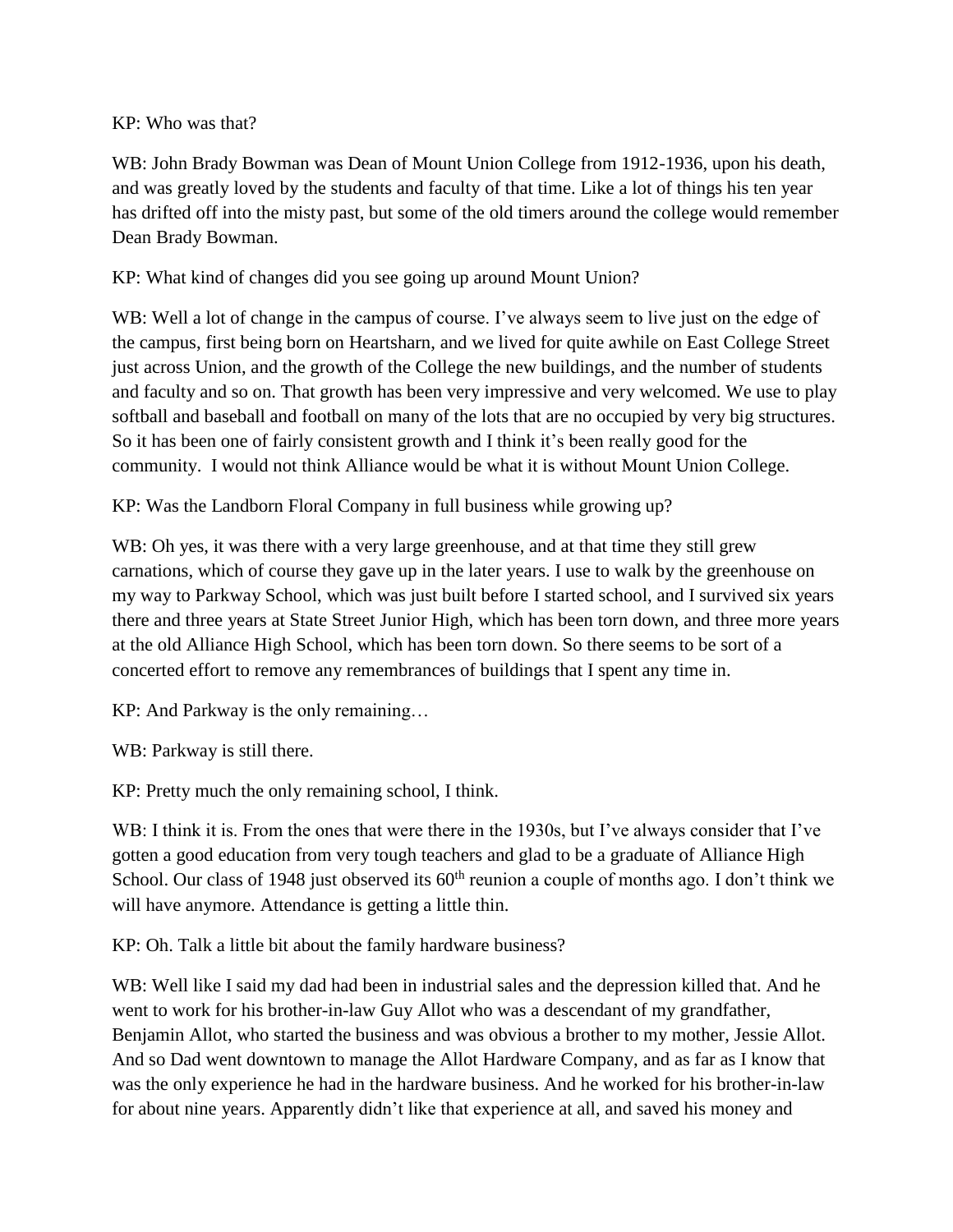started the Bowman Hardware Company in Mount Union in 1939, and of course Mount Union square and environs at the time was a far cry from what it is now. People thought he was crazy because Mount Union was too far away from Main Street to be successful.

KP: We heard that story about the Cope Furniture Company.

WB: Yes indeed, Cope Furniture was out on West State and most of us who were in the Mount Union area were looked at rather peculiarly by our downtown friends.

KP: So where was the Hardware Company in Mount Union?

WB: Well According to my dad it was 51 steps North from Mount Union Square.

KP: OK.

WB: It was one of many buildings bought by a large drug store chain a few years ago. Torn down to make a drug store which went go broke in 3-4 years. It's now the property of a Dollar Store or something like that, but the building is long gone.

KP: It was right there on the corner.

WB: Yeah right there on that corner square.

KP: OK. Now you managed that store for awhile.

WB: Yes, after my dad's death my mother, brother, and I seem to think it would be advantageous to keep the store going, and so I was the manager there for seven years. And finally the big box stores got to be more competition than we could profitably survive, and so we closed up. And Toni Gates who was the manager of radio station WFAH invited me to become public affairs director for the radio station. So I spent the next three plus years going around interviewing people as you are now for what was going around in the community and trying to make features interesting enough for people to listen to. It was a lot of fun. I didn't make much money, but …

KP: Got to know the community.

WB: Yes, I really enjoyed the work.

KP: So what was the position you had there?

WB: I think they called me Special Events and Public Affairs Director, and I also sold some on the time. And Don Peterson was the manager of the station and Don didn't want anyone to be on the road without a sales pad in his pocket because it was after all a radio station for profit. And so it was interesting, two friends of mine, during our time at Mount Union which was six or seven years before, had talked to Toni Gates because we knew he was a professionally trained musician and arranged to host a classical music program in the evening on the radio. And so we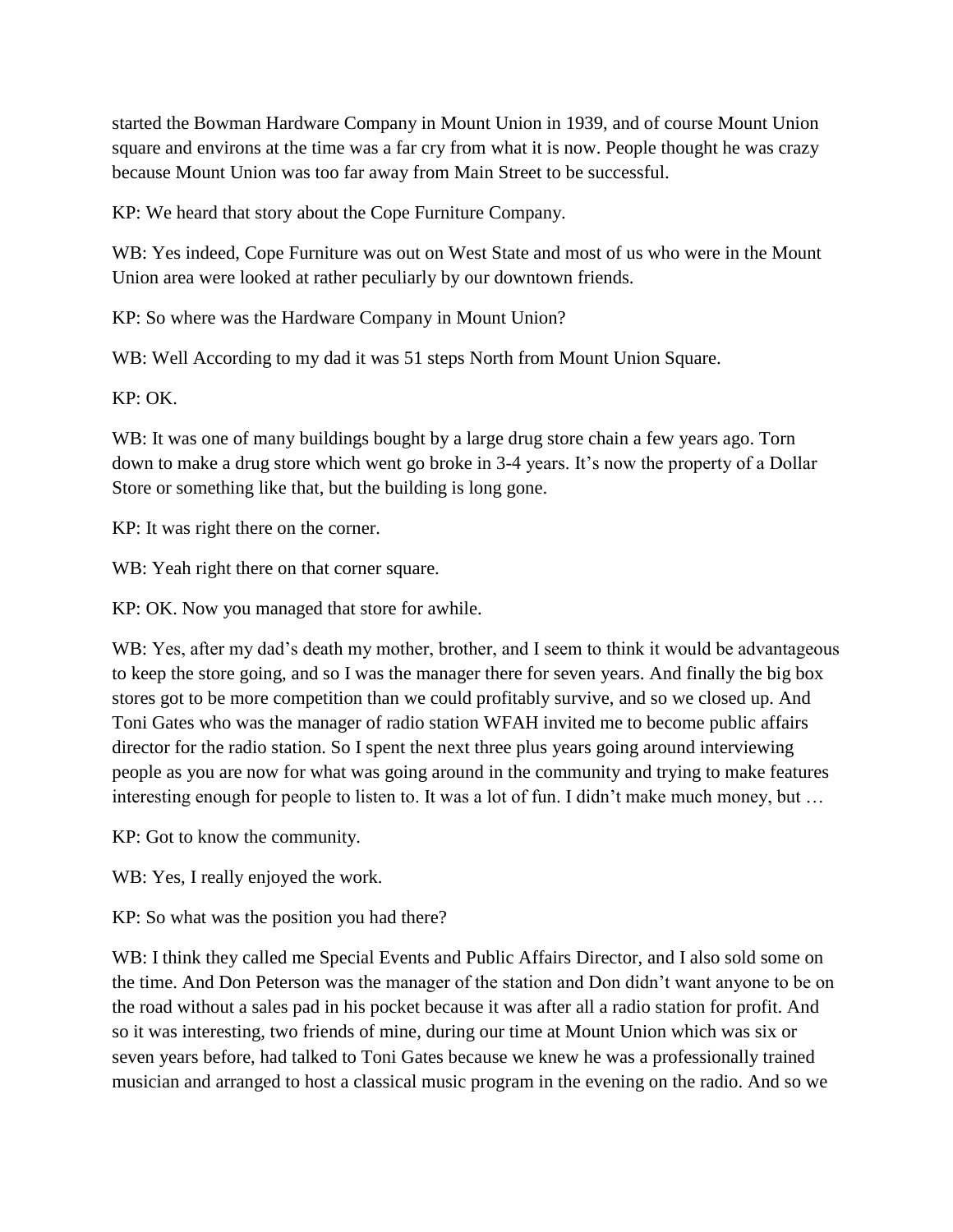started to think, oh, Twilight Concert which was the first classical music program in Northeastern Ohio.

KP: I was going to say that, that was pretty unusual.

WB: Yes that was 1955 we started that and that program went on. Dr. Chris King was one the three of us and a fellow name Walter Cline was the other one. We had a good time of course our work was free. We formulated the programs broadcast.

KP: Where those recordings that you played then?

WB: Yes we played recordings. We had no budget to do live music of any sort. And so Toni knew my work and when the hardware store closed he seemed to think I might have something to contribute to local radio and by then most people knew my voice.

KP: True.

WB: So, had a lot of fun and it kept up. Twilight Concert turned into Sunday Symphony and that stayed on the radio then until the 1970s. And so when I went to work in Canton and it was just a little too much anymore to keep it up.

KP: Sure.

WB: But we had a lot of fun.

KP: When did the radio station change from WFAH to WTPN?

WB: Some time after I left.

KP: Okay.

WB: I'm not fully familiar with those dates. There has always been separate FM and AM, but I'm not sure 70s or 80s.

KP: Okay. Let's go back to college; you went to college at Mount Union.

WB: Yes I started there. Then Uncle Sam seemed to feel I was need to fight off Korean and Chinese hordes in the Far East. So I spent the better part of two years as a cryptographer in the Army Signal Core on the Island of Okwanawa. What between middle years and so forth it was three years later when I returned to the college and finished my degree, majored in Political Science and History. John Saffle who has appeared on programs, was one of my favorite teachers, he was an ardent Democrat. I was equally ardent Republican.

KP: That must have been interesting.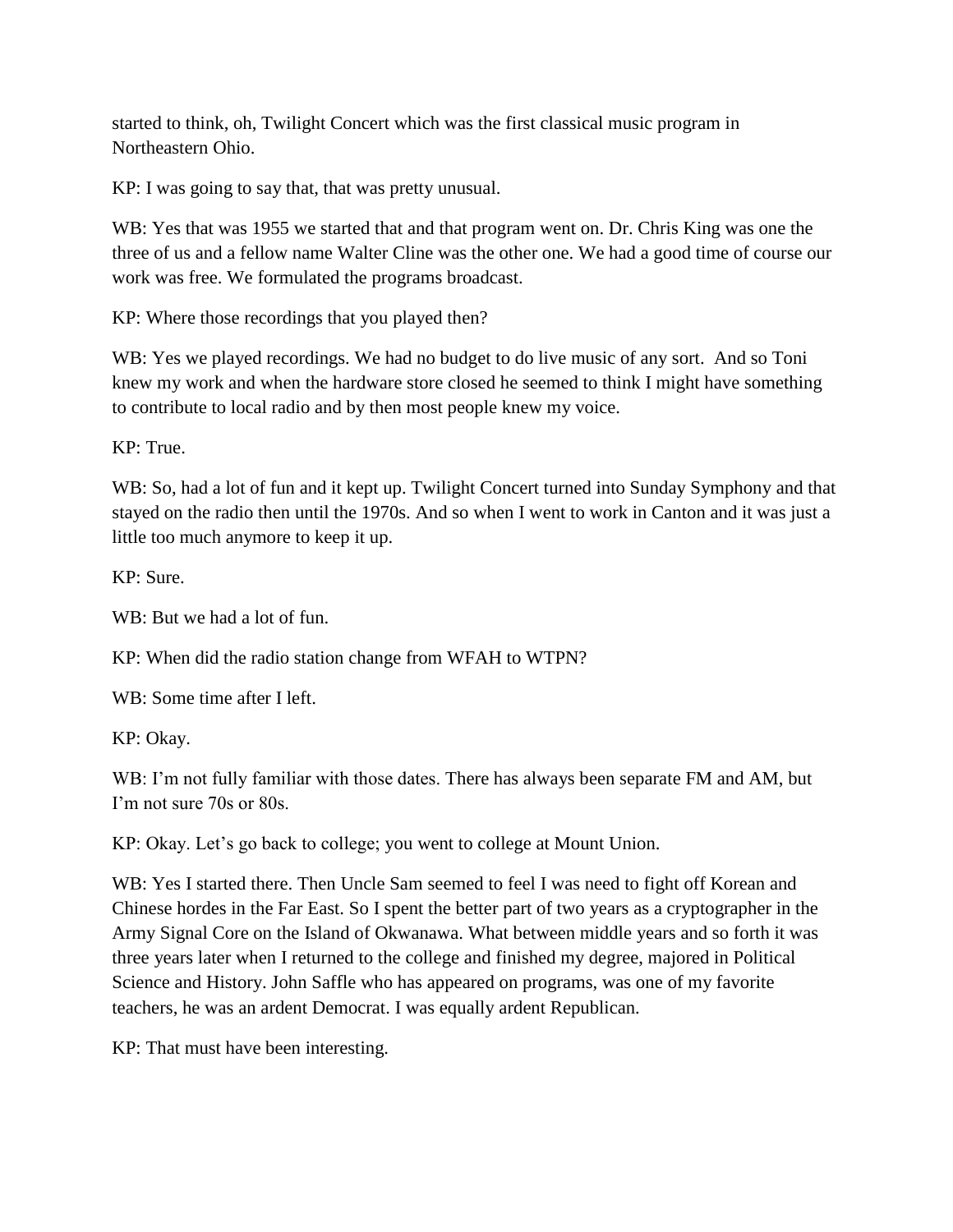WB: We use to exchanges barbs, which seemed to amuse the rest of the class and I'm sure it amused John because he was always able to hold his own. He was one of the great professors I have had over the years.

KP: And he was your History professor?

WB: Yes.

KP: Any other professors that come to mind?

WB: Well my Political Science advisor was a man named Norman Welling and he left the college soon after I did. I don't think for the same reason and I have no idea whatever became of him. But those two by and large certainly excited my interest in politics and in government. Though I later took advance work in studies in Public Administration at the University of Akron, and of course when Joe Yoder came to me in 1967 and offered me a job as Chief Deputy at Stark County's Auditors Office. I thought that was too good of an opportunity to pass.

KP: True.

WB: So I went there and stayed there until 1991.

KP: Okay.

WB: Didn't realize that he was going to retire and he came into the office and said, "Bill I'm not going to run for reelection I think you should."

KP: What a way to get introduced to you.

WB: And of course Stark County is not the world, but it was 400,000 people. And it seemed very large and very hostile. So I set to work to get to know the county as well as I knew the city.

KP: I understand that you where the first person from Alliance to be elected to be elected to a County Office like that.

WB: That's what they say. I haven't been enough of a history buff to go back into that, but it was certainly consider very rare at the time. And people told Joe Yoder, who was one of the great man in my life that he was crazy because I wasn't from Canton and therefore I could not possibly be elected.

KP: Surprise.

WB: And they were all. Of course I've had some emersion in politics before then, in 1963 when I was still in the Hardware business, I ran for Mayor of Alliance. My first big political campaign started right at the top and ran for Mayor, got local business man George Wimer, who you undoubtedly know.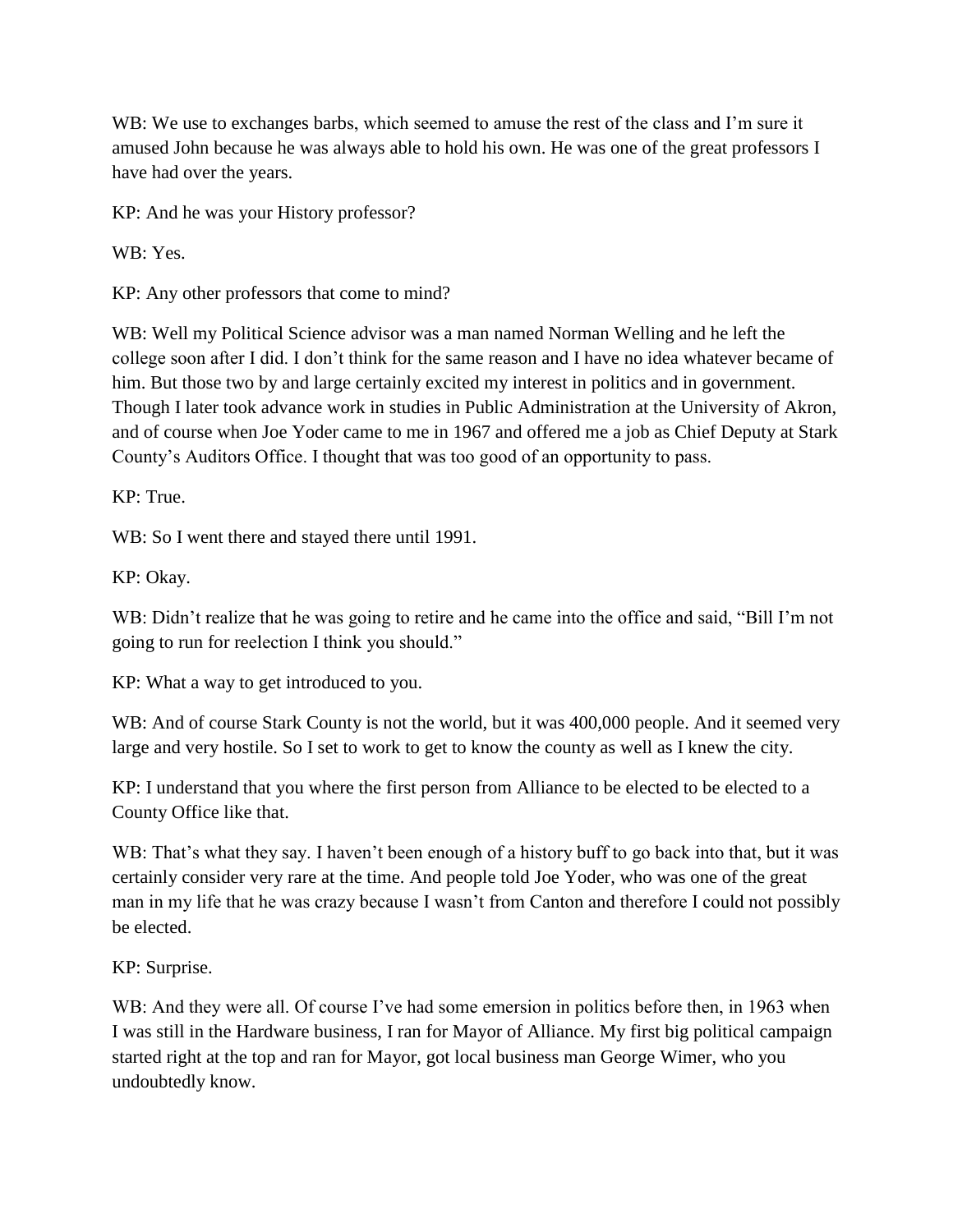KP: Oh yes.

WB: To manage my campaign, and between the two of us we managed to change certain victory into ignominious defeat.

KP: Aw.

WB: I finished second in a two man race.

KP: And who won?

WB: Dale Wallborn was elected Mayor and served honorable for eight years. And got a big reservoir named after him for his troubles, but he was good. I worked very hard in that election, but…

KP: Politics are very difficult.

WB: It was not to be. Republican have elected the Mayor for almost 20 years, and I was almost able to single handedly change that. Then two years later for some reason they were trying to fill a spot on the ticket, they asked me to run for Council at large, and I was pretty sick of politics at this time, but I said put my name but I'm not going to work for it. So of course being politics, I led the ticket without a penny spent. Two years later I was already on the ballot when Joe Yoder asked me to come to Canton, and the jobs are incompatible City Councilman and County Auditor Deputy. So I announced publicly even though my name was on the ballot, I would not want people to vote for me because I couldn't be elected, couldn't serve in the office. Front page Ads and so forth, and of course politics being politics I led the ticket again. So worked very hard the first time and lost it all. Didn't do anything two more times and won it all. If anybody tells you politics is rational they haven't been it or studied it very carefully.

KP: That sounds about right. So you were elected as City Councilman?

WB: Yes, I had the joy of serving on Alliance City Council and dealing with the city problems and working with Mayor Wallborn. It was a good time.

KP: And that was Council at large?

WB: Yes.

KP: That's very good. Alright, so then you became the Deputy Auditor?

WB: Yes.

KP: And that was an appointed position?

WB: That was appointed by Joe Yoder.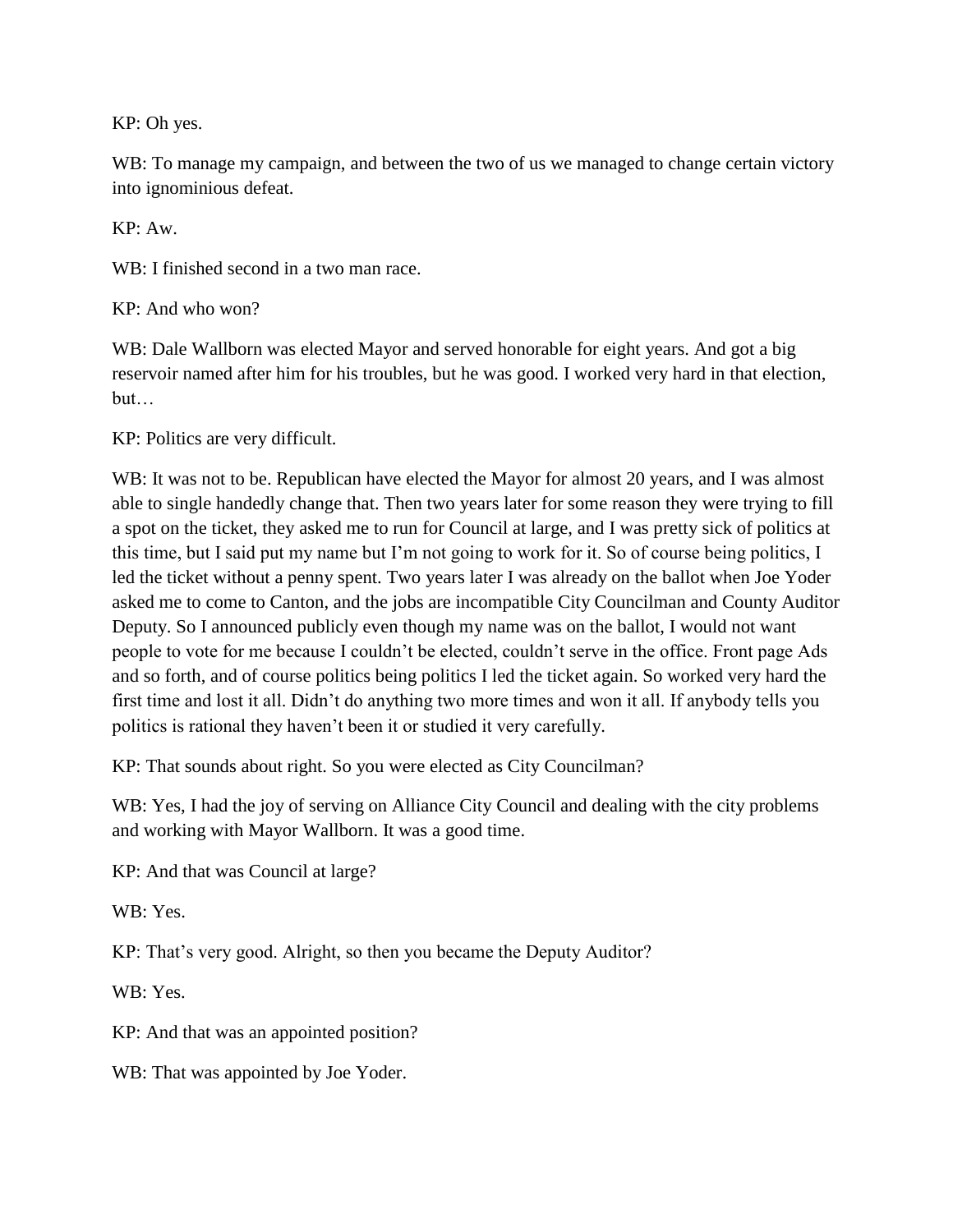KP: You didn't have to run for that one?

WB: That's correct.

KP: And that was '67 to '74 I believe.

WB: mmmhmmm (nods in agreement)

KP: Then he decides to retire and you decide, ok, I'll throw my head into the ring.

WB: Yes.

KP: Describe the whole process of getting elected.

WB: Well, as I said 400,000 people spread over quite a distance, 36 miles by 30 or so. Joe and I had quickly decided that the most important thing was for me to get well known.

KP: Outside of Alliance.

WB: Yes, my work in the office was splendid they had no concern about that. So we started a network of people, trying to get me involved to come and do a program. You spoke of the 3,000 plus programs that I have done over the years, and I was already doing programs by then.

KP: These are musical programs?

WB: Musical Programs, but we decided that maybe was a pretty good idea because while people might resent or not even entertain an idea of a political speaker. To have somebody come and play popular music of 200 years, or patriotic songs, or church music, or whatever. That was good, especially since he was free. So that year 1974, I did about 350 programs, in one year.

KP: You were busy.

WB: I was very busy, enjoyed it. Of course, I love doing these programs.

KP: And these were all different kinds of musical programs?

WB: Yes, I had six or seven different programs as I still do. I think I was in every grange, every church, every fraternal organization, and every service club around the county. I've been in so many very unusual places most people probably don't know exist, and some strange stories to tell about those kinds of appearances. I have played pianos that you and your musical husband would not approach with a ten foot pole.

KP: Well I don't know we've played some pretty strange things.

WB: Yeah, I suppose most... I've had the joy, at a grange meeting one noon, finding that I had stuck to the piano bench because the varnish was old and soft. So wrecked a good pair of pants, and I had another incidence playing at a private home in North Canton of asking the hostess, it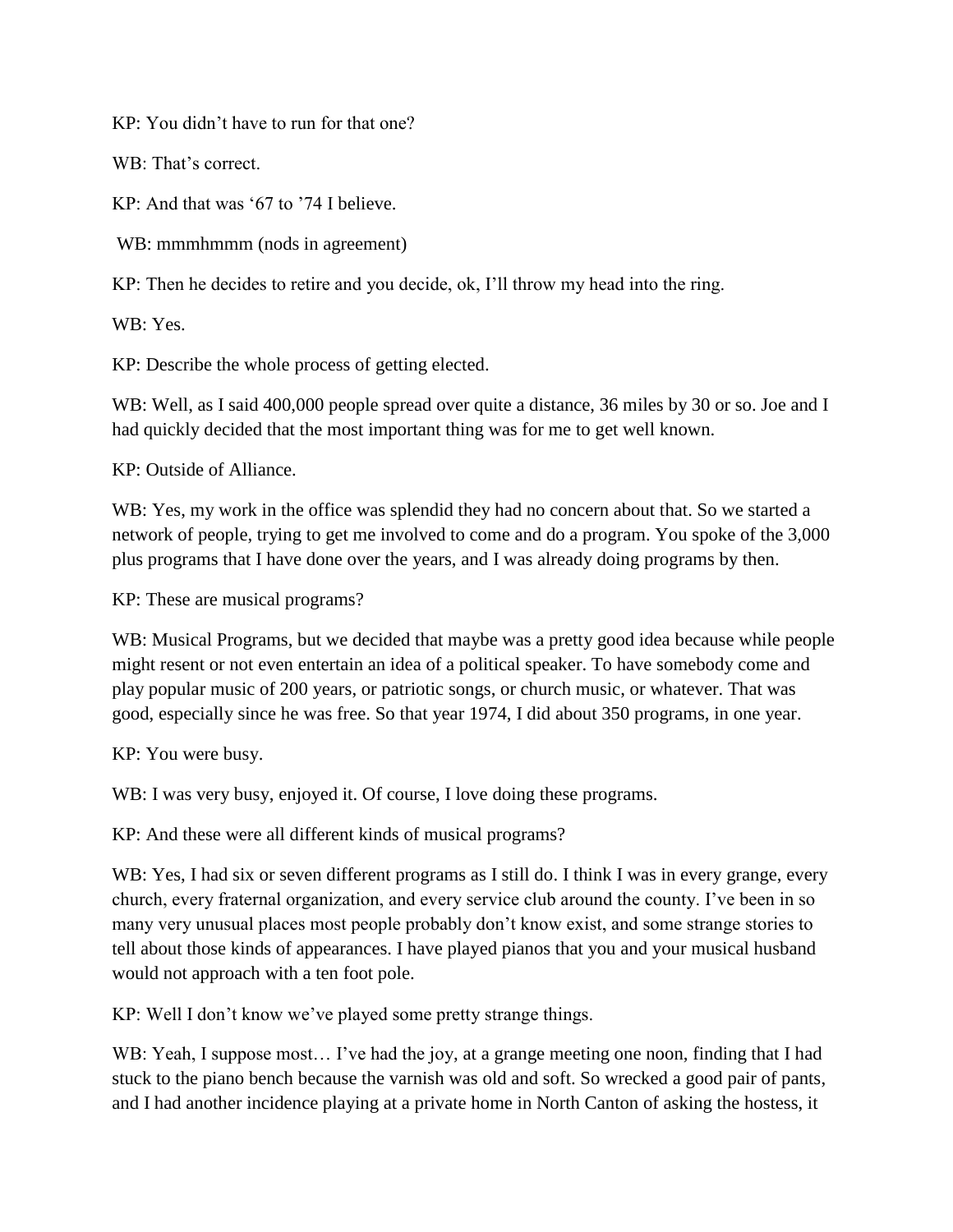was very cordial, to move a beautiful tiffany lamp she had on the piano. I really didn't want to play with that, she wanted to leave it there. So I played and at one point I played crashingly, I played loud. Loud is good it's on one of my t-shirts. Any way I played and the tiffany lamp went on the floor and broke. And I first apologized to her afterwards, kind of casually reminding her that I suggested that the lamp be moved. So, I didn't have to buy the lamp, but I remember that and sticking to the bench. I remember a program at Regina Chaley School in Alliance, I was to come and play and I was introduce with great fan fair and sat down and discovered that the piano lid was locked and no one had a key. Someone had heard me play and didn't want me to play there, I think. Anyway, they finally found someone of authority who had a key, and things went forward. I always thought that was strongest criticism of my playing that I've ever had.

KP: Well it put in the public eye, and helped you get you that name recognition.

WB: Yeah that was good. So the election of '74 was one, and I served there sixteen years. Might be there yet, but Susan was a traveling United Methodist Minister, she was appointed District Superintendent in Cambridge, and so…

# KP: It's a long commute.

WB: Well, I would no longer be a resident. So I was no longer allegeable. I simply retired, and I was in my sixties by then and I was glad to retire without owing a dime to anyone or being under any indictment for misuse of public funds. It was a good feeling to have been there 24 years and to handle to so much money and to come out the other end clean. I had good employees.

KP: So what kind of things does the auditor's office do?

WB: First all, the auditor is what you may call in an operation the controller of all the finance. The auditor is responsible for all the book keeping on funds that come into the county whether they be Federal, or State, or local. And the auditor writes all the checks. The auditor owns the check book. So we processed in and out on an annual basis of 500 million dollars of public funds, every year.

# KP: Wow.

WB: And to do that and do that accurately was the auditor's most important job, and I was like I said I was very privileged with a wonderful staff. John Thorp of Alliance, who is another descendant of a lustrous family, was my Chief of Accounting Services for most of those years, did a wonderful job of handling the money. And then the auditor, Joe Yoder use to tell me back in the old days "That were only two people that hung around the court house at all times one was the sheriff to keep all in order and the other one was the auditor because he had the checkbook." And so a lot of miscellaneous jobs fell to the auditor under State Law because he was there. So the auditor had the job of appraising and assessing all of the real property in the county for tax purposes, and that with nearly 200,000 pieces of real a state became a very large job, when the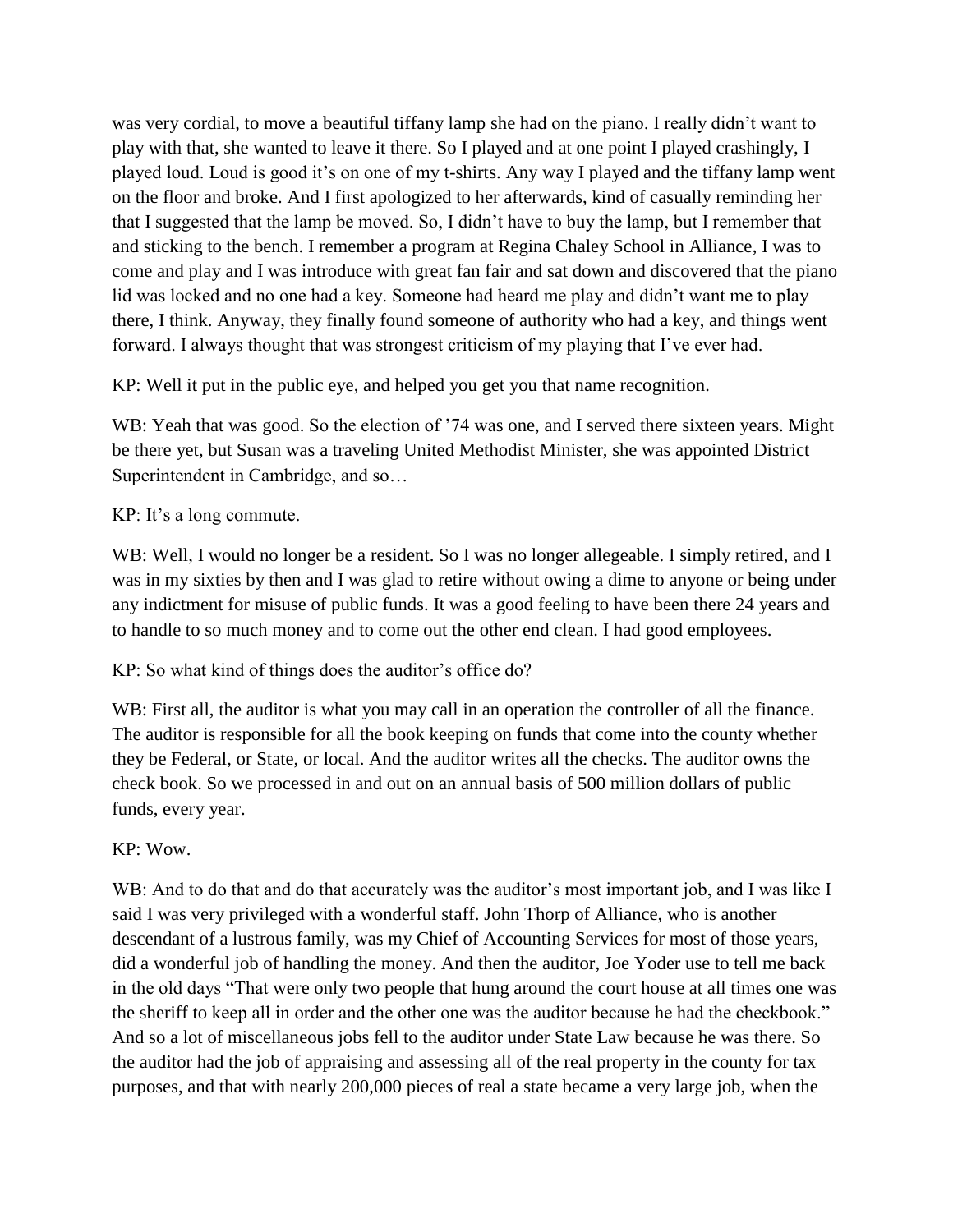State required that be done every three years. And some miscellaneous, we had managing the Budget Commission, which approved the budgets of all the schools, and all the cities, and all the townships, and the villages, and all the libraries.

KP: We are familiar with that.

WB: And one of the things I always felt good about is John Thorp and I along with Harriet Clem the former librarian here, were very active in securing through the State Legislature a predictable and constant formula for financing local libraries.

KP: Right.

WB: Up until that time, when this occurred there been a certain pool of money the State sent in, and the seven library districts in the county would come in and vie for their share. They were presented before the Budget Commission, budgets to say the least were inflated.

KP: Yes.

WB: And it was the Budget Commission's job, and this was the prosecutor, the treasurer, and myself to nit-pick these budgets and finally gets down to reasonable requests. So the State finally changed all that and the money comes in by a formula, and we eliminated that. And that was one of the good things we did. Then we also inherit some jobs like licensing dogs and that kind of stuff, why auditor should do that because the auditor was in the courthouse. So varying duties and a lot of different hats to wear, I found the work fascinating. One reason was because there was some many fascist to it, to exploring a big balance sheet, to trying to appraise a 20 million dollar industrial plant accurately, and making sure with job was done reliably because the auditor of state was always looking over our shoulder.

KP: Right. And I understand you had a decrease in staff while you were there.

WB: Well after arriving at the office, after working for Joe, we had 75 employees and most of the work was done on yellow legal pads, such as you're holding there. So we decided that the age of the computer had arrived, so during… the treasurer at that time was an attorney named John Hoffman and he and I decided it was time to bring computers to Stark County Government. And so we started that and in 1974 that was not an easy sell, commissioners thought we were crazy, some of the officeholders thought there power was being taken away from them, but we brought the computer to county government in 1974 and '75. And things haven't been quite the same since. As a result, I was able to reduce my staff from 75 to 39.

KP: Wow, that's quite a reduction.

WB: Well, it became necessary to simply operate within the cost of the revenues that were available in the county. The county always seems to have revenue problems, but that without the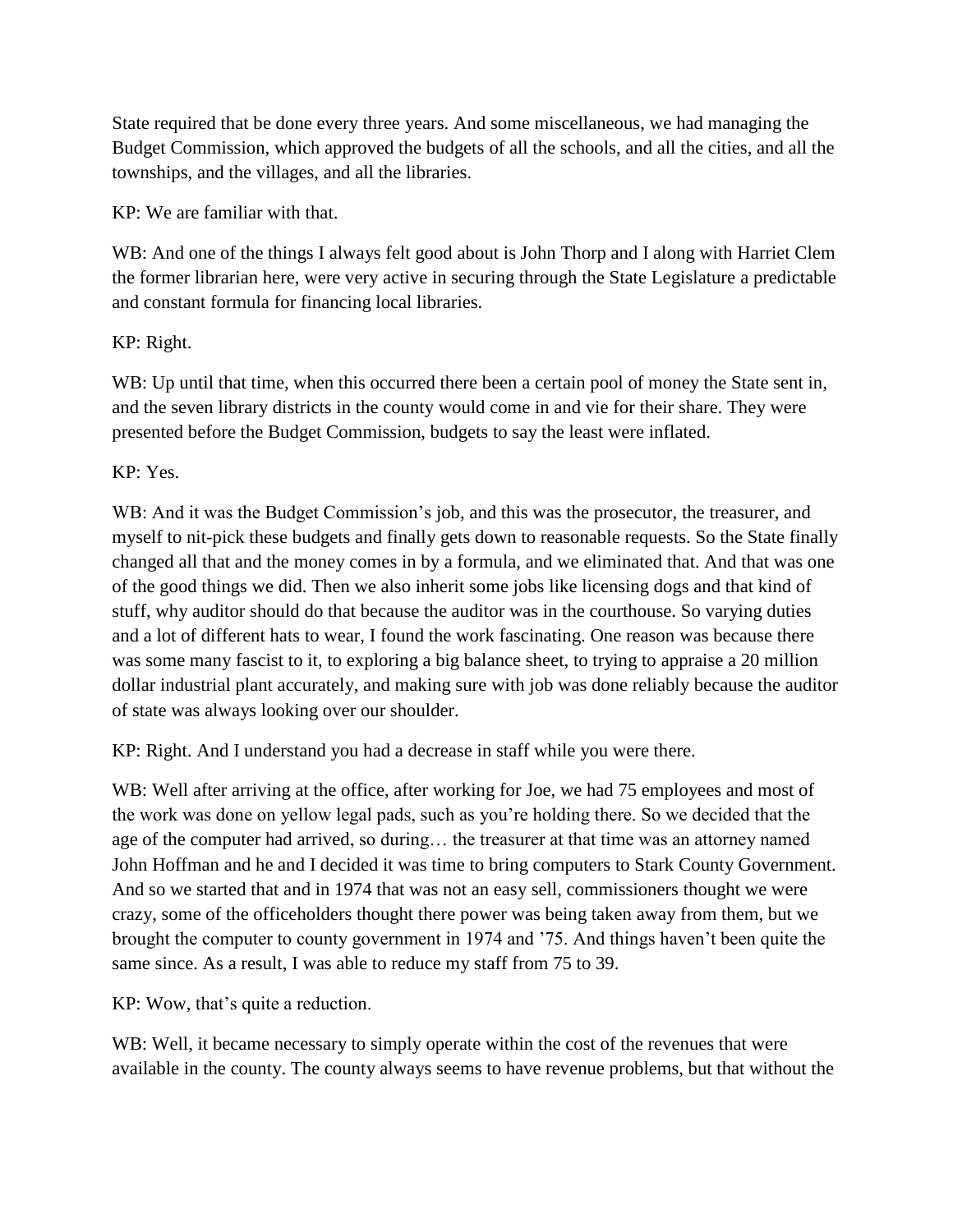computer and obviously if you went around in 2008 and said computers, well of course, but in 1974 there weren't any in Stark County Government.

KP: Did you have to do a lot of the programming yourselves or were there things like turnkey systems like they have now?

WB: Oh yes, the first thing we had to do was decide how to proceed, and at that time P.C.s had not been invented.

KP: Right.

WB: Laptops had not been invented, and so we had to proceed with a central processing center, data processing center, and have terminals at the various places where information was needed or from which information was input. So basically with the staff we hired, we did all that programming. Many of the programs other counties now use and Stark County now uses began with our own programmers. There weren't any things you could just buy off the shelf.

KP: Microsoft didn't exist.

WB: There weren't any things. It was kind of like inventing the wheel, well you get back a few years, and you think sure that's easy, at the time it was quite an undertaking, and I've always viewed it as quite an achievement.

KP: Do you remember what kind of computers those were, IBMs?

WB: Those were Unisys's.

KP: Unisys's, okay.

WB: And we entertained, the treasurer and I had hearings for two weeks with main frame manufactures, and so forth. And tried to become "Experts" quote, quote in a very short length of time, we never had any reason to think we had not made a good decision. And of course, I don't know, I'm sure there is an amalgam of P.C.s,

KP: Right.

WB: And probably some laptops as well.

KP: Servers now are much smaller.

WB: Oh yes, well we had occupied a second floor of an entire building in Downtown Canton with our computer center. I remember visiting there great metal discs, tape drives, and a halogen firing system, which they assured us would kill us if we were in there for sixty seconds. It was an exciting time to be doing something constructive, and trail blazing.

KP: Well it's good. It brought a lot of good will to the department and everything.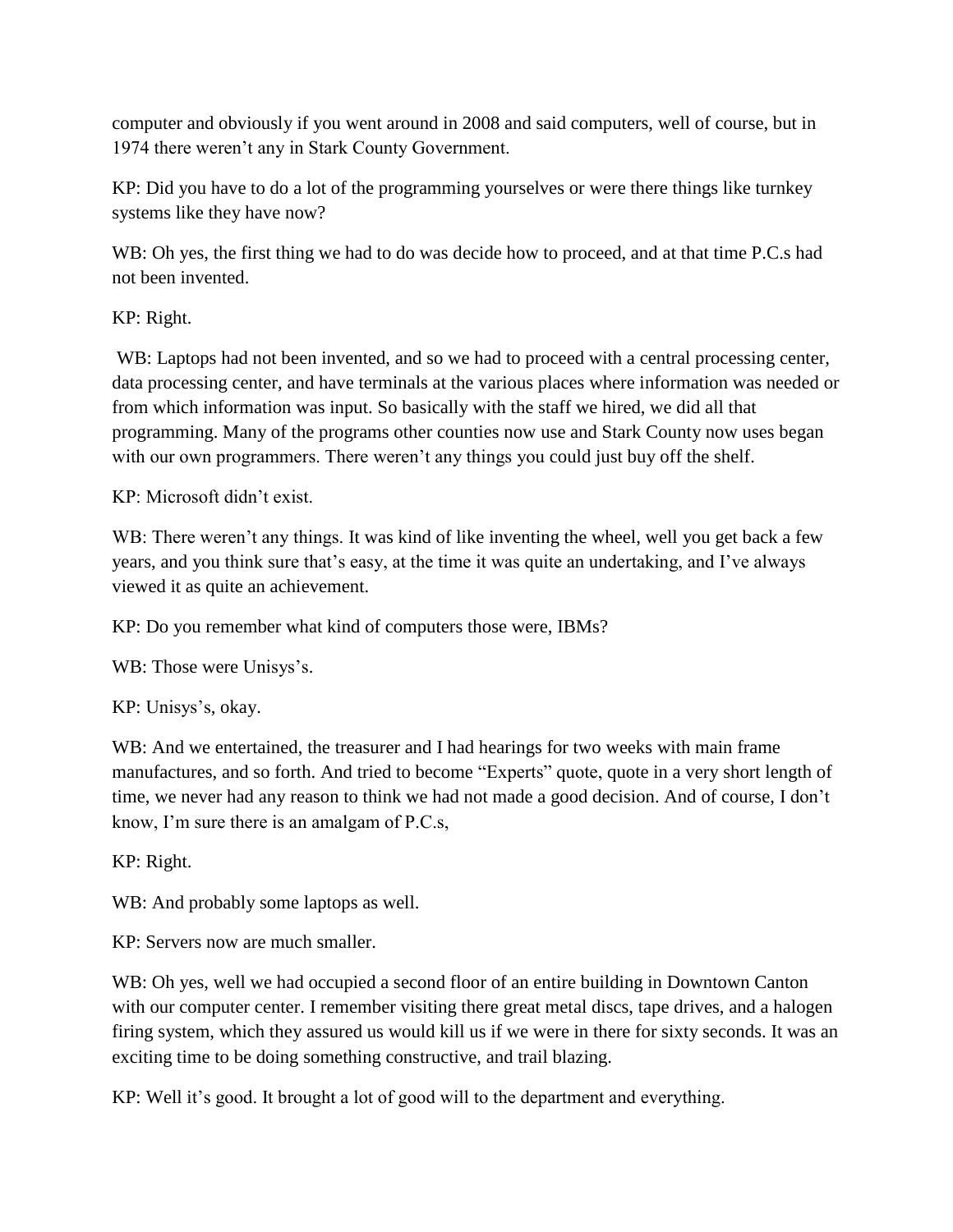WB: I think. I think they're been three auditors since I left, and I think they are still using systems that the basis for which was designed by us back in the 1970s.

KP: Oh yeah, it's so important to migrate that data from one platform to the next.

WB: Oh yes.

KP: And to keep it viable all those years.

WB: A little thing like real a state, you get your tax bill and there is a permanent parcel number on there, and it tells what taxing district it's in and it's assigned up until the time we devised this we had to use legal descriptions, which are lengthy and totally gibberish to the average person. We had a gentleman who came to work with us, and had come from the card people and his name was Jim Sayers. I wanted to credit to John Offen and Jim Sayers because they were key players in this, and John Thorp who I had already mentioned and I had a little input also.

KP: Good. Let's turn our view to something a little different, a little into the music aspect. Now, I've also noticed that you play the tuba.

WB: Yes.

KP: Tell me about playing the tuba, was that something you picked up in school or?

WB: No it's something that I picked up at the courthouse.

KP: Oh really?

WB: I'm not quite sure on just how it began, but one Christmas season we decided it would be fun to raise some money for Salvation Army for their Christmas things. They had complained in the paper that their kettles weren't doing very well. So one of my deputies was a band leader named Sam Campaign who played saxophone and clarinet, and he knew a guy in the Engineer's Office who played drums, and he knew guy in the Treasurer's Office who played trumpet. And he said we opt to get together a little band Sam says, and I thought okay I'm for that. And day he brought in a tuba and said you need to play this.

KP: And you were thinking piano, right?

WB: Yeah, well I knew we had to be portable.

KP: Okay.

WB: So anyway we put together what we The All American Black and Blue Courthouse Starvation Army Band, and we rehearsed on the scene about a week before Christmas and went around for a couple of hours at the various offices, which was great fun and we even decided we would go into the court rooms. Where some of good earnest judges were conducting trial, at that time we decided, and I said come on I sign their paychecks they aren't going to say anything to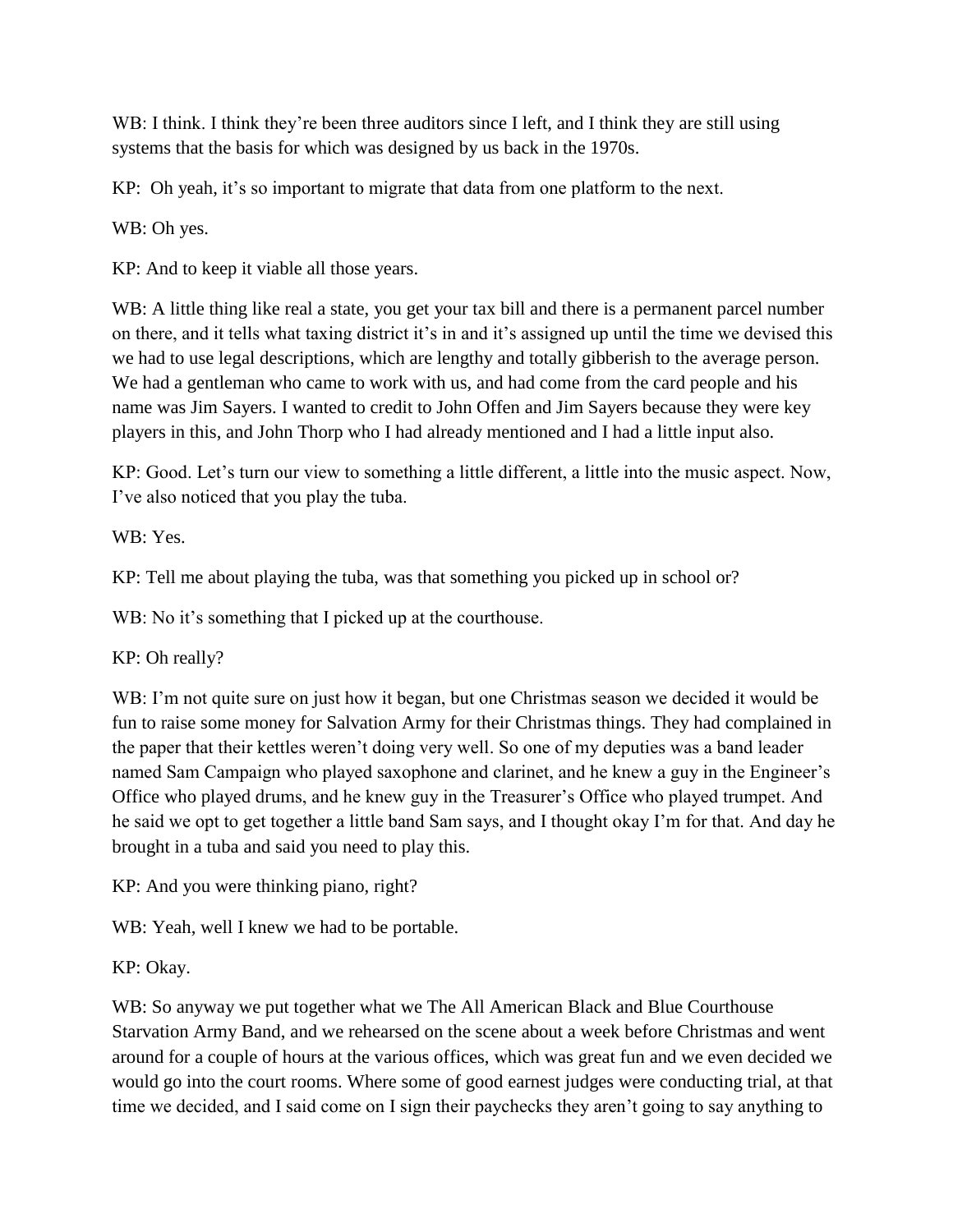me. And so we rose that first Christmas about 500 dollars, and basically kept it up and for the rest of the time I was in office about 16 years. And we were raising a couple thousand dollars every Christmas time. One judge use to come out robe flapping raising a big check and say here take this but don't play. So anyway that was my tuba career.

KP: You should play in Tuba Christmas up in Akron, or? Have you ever done that?

WB: I have never done that. I admire the tube the only time I did admire it was when I went through a low doorway and well that wasn't fun.

KP: Ouch.

WB: That was my musical career. Really began, well, it began with Fern Miller who use to teach piano. She was the organist Union Avenue Church, and mother decided I should have piano lessons since I was always banging on the piano.

KP: How old were you?

WB: Oh I was eleven or twelve, and Fern Miller was a wonderful teacher. She taught me to appreciate good music. She was never able to get me to like practicing.

KP: What kid does like that?

WB: Practicing was not my thing. So I had lessons with her for about a year and a half. And was always banged up from playing baseball, and Fern sent home a note one time to my mother, dear Jessie Billy is going to have to choose between baseball and the piano. And I said to mother, I was always undertaking like some big shot lawyer, now the lessons cost 25 cents and baseball is free. Let's go with the baseball, and so that ended it. She was a wonderful teacher and that was the end of my formal musical training, a year and a half of piano lessons, but I still like to play the piano.

KP: So everything else came naturally to you?

WB: Yeah, everything else came naturally.

KP: That's great.

WB: And my professional career began at First Emmanuel United Church of Christ.

KP: Okay.

WB: When they turned up short of a choir director.

KP: That was in 1964.

WB: 1964, and I remember I was playing on the WFAH softball team and the second baseman...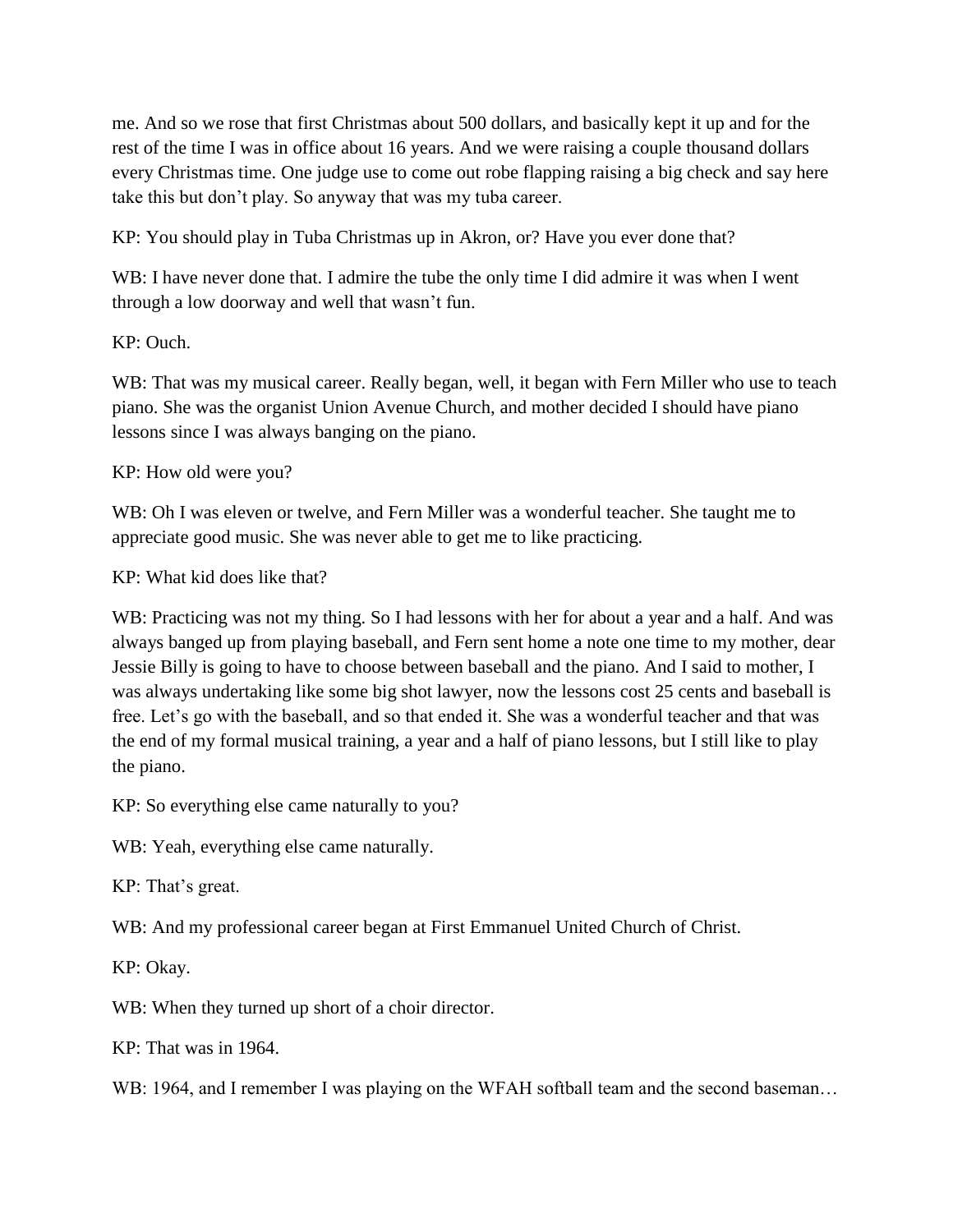## KP: Still playing baseball?

WB: Yeah still playing baseball. The second baseman turned around to me and said to me "How would you like to direct our choir at Emmanuel Church?" I said, "I don't have any experience directing a choir." He said, "Why don't you go down and talk to Herald Auler our minister." So I went down and talked to Herald Auler. Great Christian man he took a chance on me.

KP: And how do you spell that?

WB: A-U-L-E-R, Herald Auler.

KP: Okay.

WB: And sure enough the first of September there I was leading the Emmanuel Choir, which numbered about twelve.

KP: Who was the organist there?

WB: Well we had a couple of high school girls who filled in time to time, and we made it through that year and a couple more. And then Emmanuel Churched emerged with the Congregational Church, and we became First Emmanuel United Church of Christ on Oxford Street.

KP: Okay.

WB: And their music committed had decided that the choir director there would be the choir director of the newly combined church, but she was away on vacation, and they couldn't reach her. So, September was at hand and John Tate my good friend John Tate called me up one evening and said, "How would you like to be choir director? We need somebody in here Thursday night." I said, "I thought I was out of a job…" So I said, "Sure.", and stayed there for 22 years or so.

KP: That's a long time.

WB: And the choir built from 12, we had 42 in the choir my last few years there. Had a lot of fun, and at that time we hired a Mount Union College Music Student name Nancy Homer to be our organist. She later married a fellow named Darrel Fugalburg.

KP: Okay.

WB: And that is the Nancy Fugalburg who you know.

KP: Right.

WB: And we made good music together. Made good music together and the choir sang for Nancy's wedding.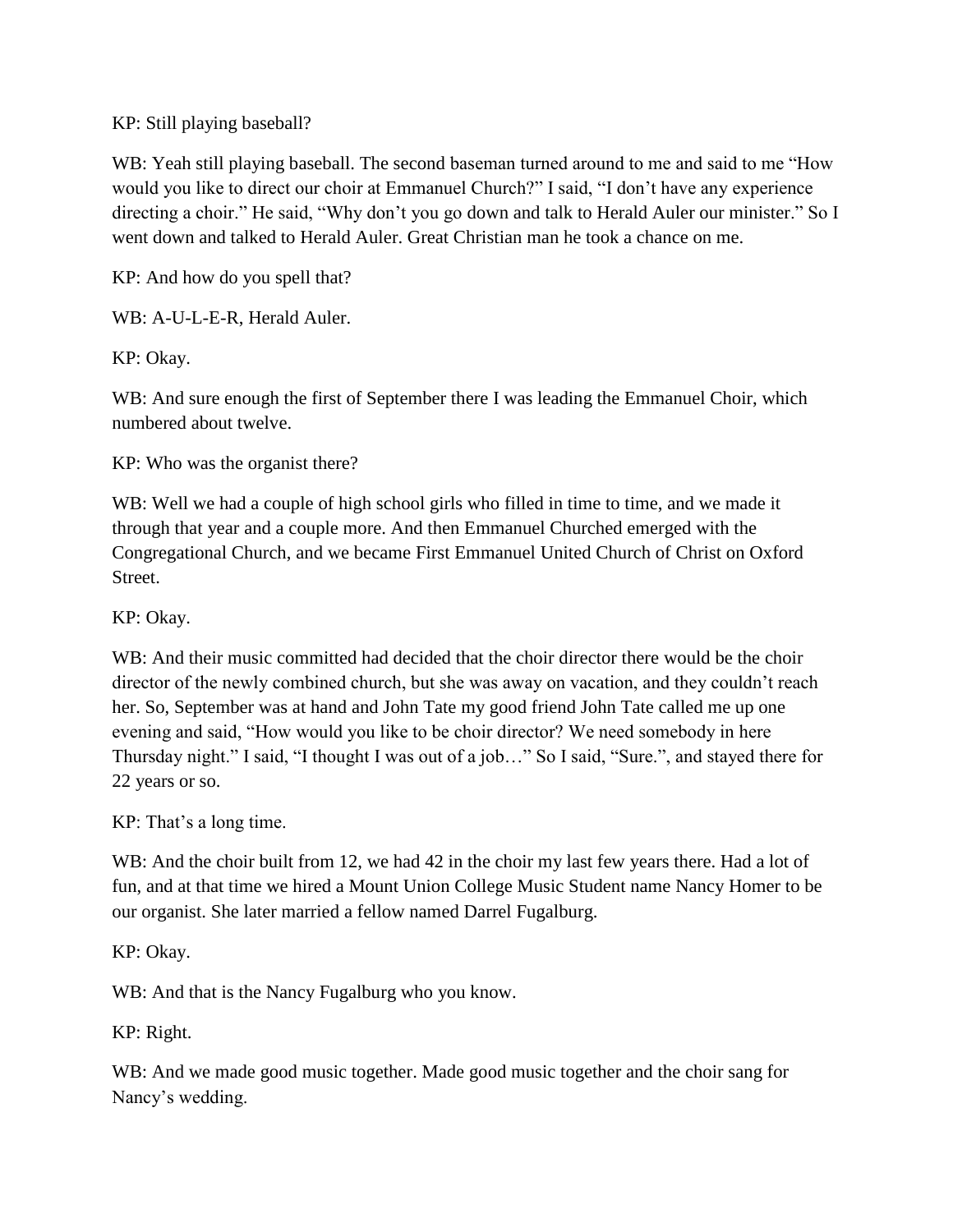KP: Oh.

WB: She wrote words, you'll appreciate this, she wrote words to the Fest March from Tonhizer, by Vulgner, and that was the processional music. Arthur Linstrom had come down from the college, Nancy's organ teacher, to play and the choir sang these hokie words she had written.

KP: That sounds like Nancy.

WB: And that was her processional, and there was something equally hokie for the recession, but she wanted the choir at her wedding. We've never been asked to be in a wedding since. And of all the things I use to do auditor and programs, choir directing is what I miss the most. Really enjoyed directing a choir, but moving around with Suzan we were never at a church more than a Sunday at a time.

KP: How is that being … I mean a lot of the ministers have been men and the wives would have the children and move around with the husband. So, how is it being the husband moving around the wife?

WB: Well it's interesting, isn't that what the Chinese, it's been an interesting. I've been well accepted and some places we've gone to live while she was she was the District Superintendent. They've learned that I also play the organ, and organists as you might know are in great demand and short supply. So I've filled the organ spot at a number of churches, where we have lived. Suzan's last full time job was in Des Moines, and I was organist there for a time and choir director there for a time. And then when we filled both of those positions, I became the youth choir, children's choir director, but I love working with choirs.

KP: That's great.

WB: And I don't get to do that anymore, so.

KP: But you are involved with Alliance Curial.

WB: Oh yes, enjoy singing with John Roberts and the Mount Union Alliance Corral. I had the opportunity with Professor Gary Funk of the college of starting that organization. Back about 1982, he had this idea that he could bring the community and the college together, and it worked we had a chorus in those days of a 100-125.

KP: Wow.

WB: And one of our projects each year was to work up and sing with the Canton Symphony. Beethoven 9<sup>th</sup> or something like that, and so we had several gigs with Garod Simmermon and the Canton Symphony. Now since I was away for awhile and came back and all that disappeared. And of course, about now we are a chorus of 30 or so. So, I don't know all that has happened. We would like to rebuild it; it's more fun when you have a hundred.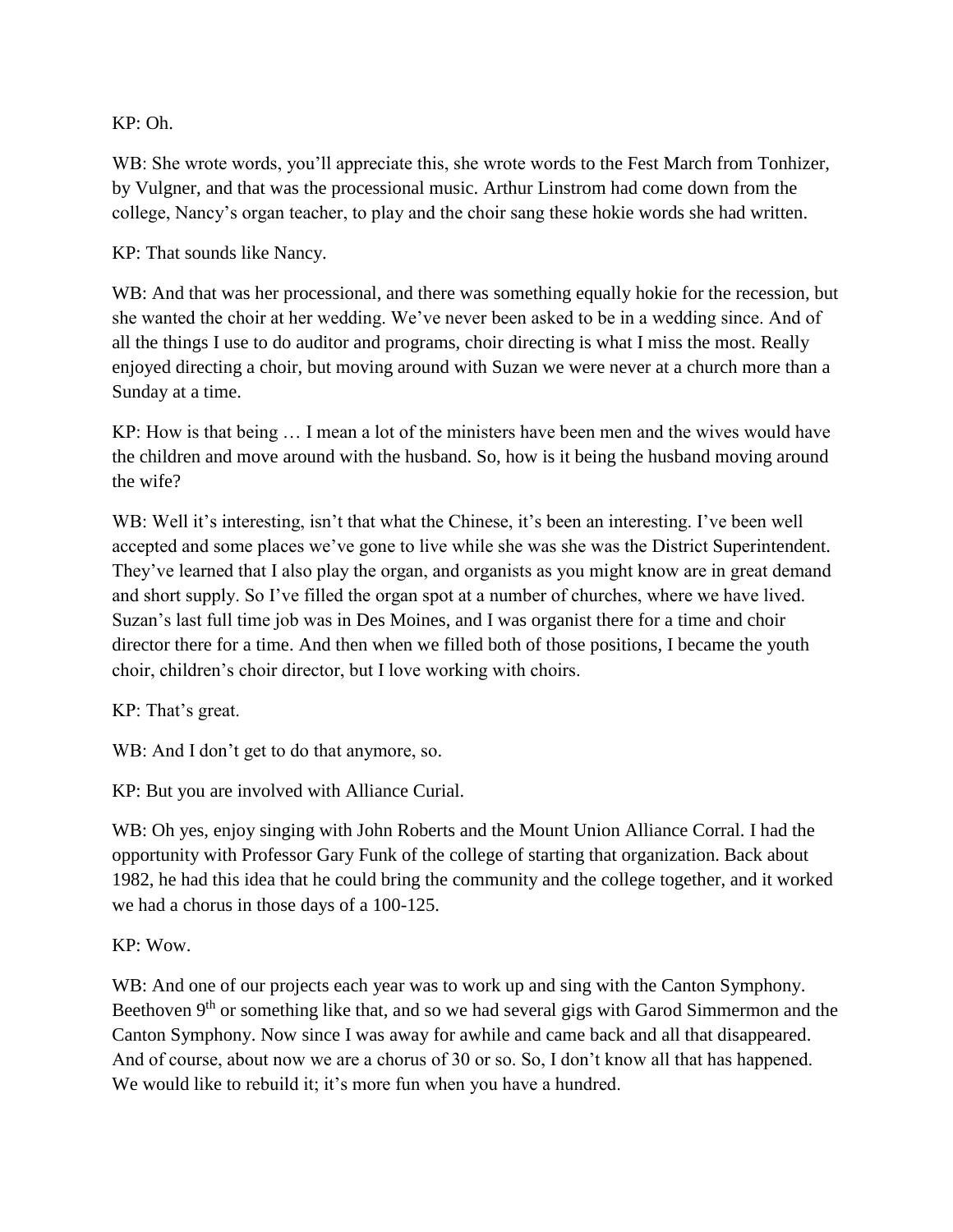KP: Oh, sure, definitely. So, let's talk a little bit about your jazz aspect, like to play jazz don't you.

WB: In 1963, Jim Rodman had a Christmas Party at his house and we lived just down the street. My first wife Sally and went just down the street to the Christmas party, and he said come down here on the lower level I want to show you something. Well, down there was a piano and a brand new jazz drum set, that his wife Maggie, who use to be a Trustee at the library, had given him because she knew that Jim had envied his brother Bob, who was a swing band drummer, in his time at the college, and maybe for sometime after that. Bob had moved away and didn't know, but Maggie knew that Jim had always wanted to be a drummer. So she gave him this drum set, and why don't you sit down there and play something, and I'll see I can play along with the drums. And that started it. We picked up Buck Law who was then Superintendent of Alliance Schools and played the bass, and Al Nash who taught music and played 79 different instruments, and my first wife, and we formed JR4 plus one.

KP: Plus one was she the singer of the band?

WB: Yes. First thing we knew we had a gig at the college because of course if Jim went to Ron Webber the President and said we have a band and we would like to play, why Ron wasn't going to say no. And then we started being used by the development people to play at alumni meetings. And so we played at Pittsburgh in a big hotel, and we played at the Museum of Natural History in Cleveland, and we played in Canton, and we played at a big dance at the Coast Guard Academy in Cape Main, New Jersey. We've to lots of places. Anyway we just play for fun, we've never charged, and we started getting calls to play around here. Huge A became our base player and remained that until his death. Al Nash has dropped out. I think Jim tells me we've had ten or eleven different people play with the band, but only…

KP: And those are like saxophone, trumpet kind of instrument

WB: Yeah, they come in maybe play once with us and decide we weren't good enough for their abilities, and it's true we're just kind of acts. We play for fun. I still go over to Jim's house on Monday evenings and, and we play a little music together.

KP: Well that's great.

WB: He also has a t-shirt that says "Loud is good". So, the only person I really felt sorry for is Maggie, who has to listen to this through the years, and some of the Rodman children who grew up with this awful tin through the lower levels. Jim said the house was relatively sound proof, but some of the Rodman children have told me that it wasn't so. At any rate we had a lot of fun; we've probably played over the years a 150-200 gigs, just for fun.

KP: And played mostly standards, or?